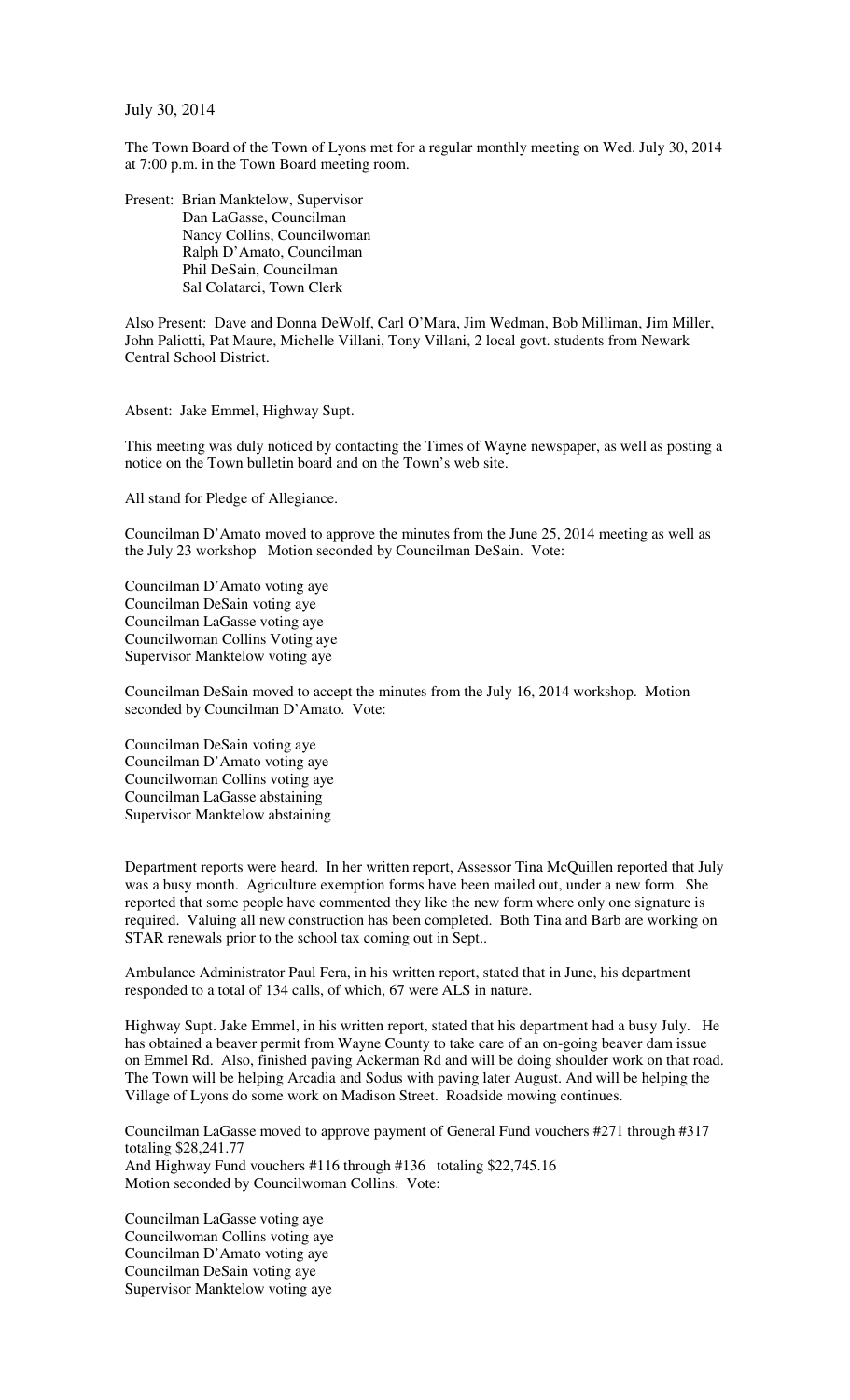Cemetery sexton John Paliotti explained that there should be a moratorium on any further graves sold at the Rural Cemetery. He explained that there have been numerous erroneous issues involved at the cemetery. After a discussion, Councilman D'Amato moved that no further graves be sold at Rural Cemetery. Motion seconded by Councilman DeSain. Vote:

Councilman LaGasse voting aye Councilman DeSain voting aye Councilman D'Amato voting aye Councilwoman Collins voting aye Supervisor Manktelow voting aye

Supervisor Manktelow then explained that each Town in the County is being asked to approve the County's multi-jurisdictional all hazard mitigation plan as the Town's plan. After a discussion, Councilman D'Amato moved the following, seconded by Councilwoman Collins and approved unanimously:

WHEREAS, the Federal Emergency Management Agency (FEMA) has approved the Wayne County Multi-

Jurisdictional All-Hazard Mitigation Plan; and

WHEREAS, FEMA requires that each participating municipality pass a resolution adopting this plan; now, therefore, be it

RESOLVED, that the **Town of Lyons** hereby adopts the Wayne County Multi-Jurisdictional All-Hazard Mitigation Plan as the Town's Hazard Mitigation Plan and the Town clerk is hereby directed to forward two signed/sealed copies of this resolution to the Wayne County Director of Emergency Management, located at 7376 Route 31, Suite 2000, Lyons, NY 14489-9174; and be it further

RESOLVED, that the Wayne County Director of Emergency Management is hereby authorized to forward one copy of said resolution to FEMA.

Councilman LaGasse then read a quarterly report submitted by the Lyons Main Street program. As Director Joan Delaro reported, in the written report, the restructuring committee has been working on roles and goals for the Main Street program. The Design Committee has been working with CASH on distribution of grant funds for the improvement of buildings in Lyons. The Program is also in the midst of fundraising and will hold a community garage sale. Also, the Pumkinpalooza 2014 event is coming along and growing in popularity. Also, there is an opening on the Main Street Board of Directors, if anyone is interested.

Upon the recommendation of the Town Attorney, Councilman LaGasse moved to allow the Town Supervisor to sign the consent form allowing the Village of Lyons to act as lead agency for the purpose of implementing SEQR requirements with respect to the Catherine Street project. Motion seconded by Councilman DeSain. Vote:

Councilman LaGasse voting aye Councilman DeSain voting aye Councilman D'Amato voting aye Councilwoman Collins voting aye Supervisor Manktelow voting aye

Town Historian Carol Bailey then addressed the Board saying she had obtained two copies of a book written about Myron Holley of Lyons. One of the copies was donated to the Town thanks to a \$20.00 donation from Mr. Jim Wedman. The other copy is being placed in the Historian File.

The Board then discussed Village dissolution issues. Town Attorney Tony Villani spent much time explaining to the Board the differences between a Fire District and a Fire Protection District and advantages and disadvantages to each type of district.

A great deal of time was also spent on determining the creation of other types of districts and which are essential and which one may be desirable. For example, Fire, water, and sewer districts are essential, while sidewalk and lighting districts would be desirable. In addition, time was spent on a debt district that would need to be created that would have to be a part of what current Village residents would be responsible to pay as Town residents are not responsible for any Village debt.